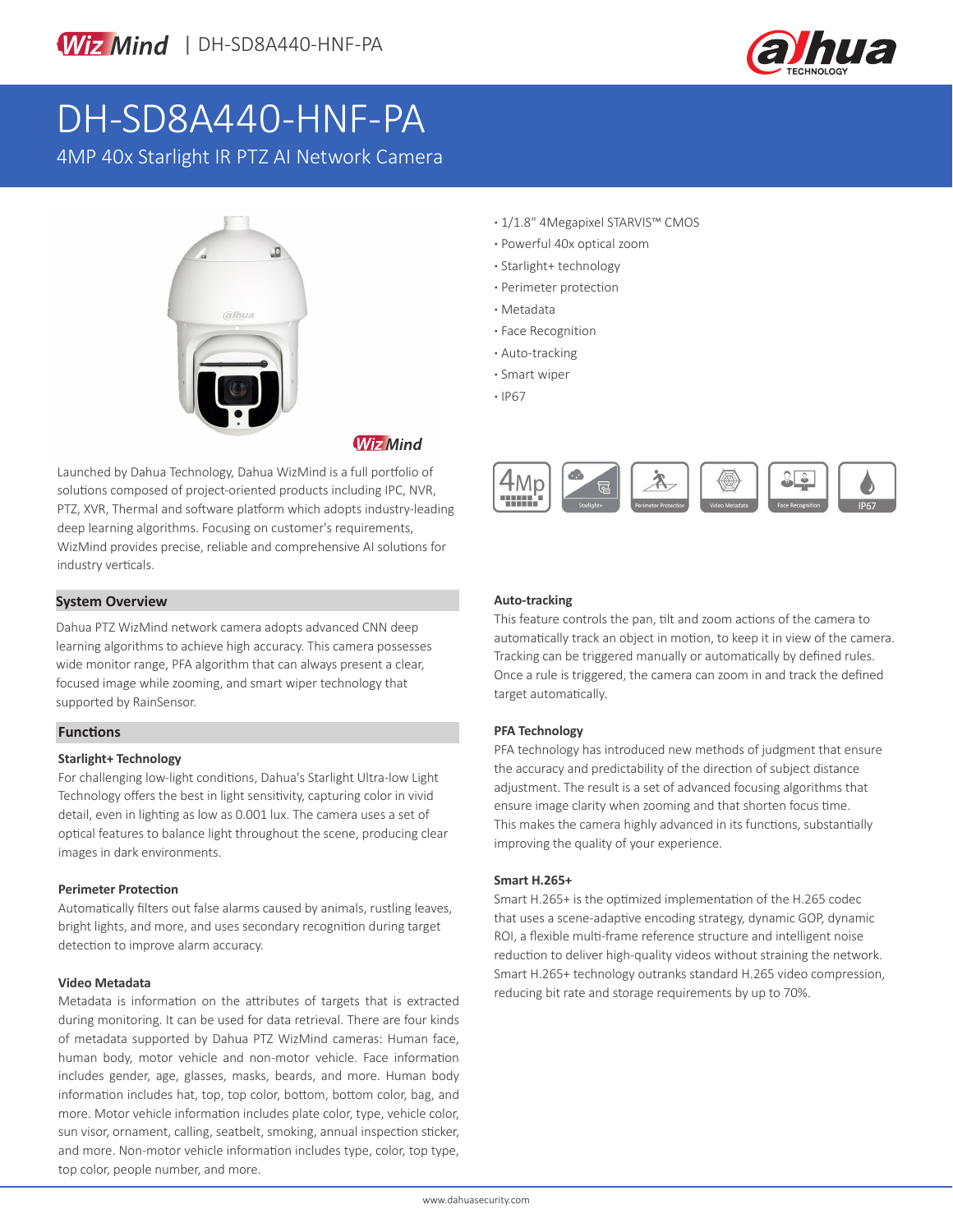### Wiz Mind | DH-SD8A440-HNF-PA

#### **Technical Specification**

| Camera                             |                                                                              |                              |                                    |                        |
|------------------------------------|------------------------------------------------------------------------------|------------------------------|------------------------------------|------------------------|
| Image Sensor                       | 1/1.8" CMOS                                                                  |                              |                                    |                        |
| Pixel                              | 4 MP                                                                         |                              |                                    |                        |
| Max. Resolution                    | 2560 (H) x 1440 (V)                                                          |                              |                                    |                        |
| <b>ROM</b>                         | 8 GB                                                                         |                              |                                    |                        |
| <b>RAM</b>                         | 2 GB                                                                         |                              |                                    |                        |
| <b>Electronic Shutter</b><br>Speed | $1/1s - 1/30,000s$                                                           |                              |                                    |                        |
| <b>Scanning System</b>             | Progressive                                                                  |                              |                                    |                        |
| Min. Illumination                  | Color: 0.001 lux@F1.4<br>B/W: 0.0001 lux@F1.4<br>0 lux@F1.4 (illuminator on) |                              |                                    |                        |
| <b>Illumination Distance</b>       | 500 m (1640.42 ft)                                                           |                              |                                    |                        |
| Illuminator On/Off<br>Control      | Zoom Prio; Manual; Smart IR                                                  |                              |                                    |                        |
| <b>Illuminator Number</b>          | 10 IR lights                                                                 |                              |                                    |                        |
| Wiper                              | Smart wiper                                                                  |                              |                                    |                        |
| Lens                               |                                                                              |                              |                                    |                        |
| Focal Length                       | 5.6 mm-223 mm                                                                |                              |                                    |                        |
| Max. Aperture                      | $F1.4 - F4.5$                                                                |                              |                                    |                        |
| Field of View                      | H: 61.8°-2.2°; V: 36.3°-1.3°; D: 69.2°-2.4°                                  |                              |                                    |                        |
| Optical Zoom                       | 40x                                                                          |                              |                                    |                        |
| <b>Focus Control</b>               | Auto; semi-auto; manual                                                      |                              |                                    |                        |
| <b>Close Focus Distance</b>        | $0.5$ m-2 m (1.64 ft-6.56 ft)                                                |                              |                                    |                        |
| <b>Iris Control</b>                | Auto; manual                                                                 |                              |                                    |                        |
| <b>DORI Distance</b>               | Detect                                                                       | Observe                      | Recognize                          | Identify               |
|                                    | 3,034.5 m<br>$(9,955.71$ ft)                                                 | 1,204.2 m<br>$(3,950.79$ ft) | 606.9 m<br>$(1,991.14 \text{ ft})$ | 303.4 m<br>(995.41 ft) |
|                                    |                                                                              |                              |                                    |                        |

PTZ

| Pan/Tilt Range                 | Pan: 0° to 360°<br>Tilt: -30° to +90°, auto flip 180° |  |
|--------------------------------|-------------------------------------------------------|--|
| <b>Manual Control</b><br>Speed | Pan: 0.1°/s-240°/s<br>Tilt: 0.1°/s-100°/s             |  |
| Preset Speed                   | Pan: 240°/s; Tilt: 120°/s                             |  |
| Preset                         | 300                                                   |  |
| Tour                           | 8 (up to 32 presets per tour)                         |  |
| Pattern                        | 5                                                     |  |
| Scan                           | 5                                                     |  |
| Speed Adjustment               | Yes                                                   |  |
| Power-off Memory               | Yes                                                   |  |
| <b>Idle Motion</b>             | Preset; Tour; Pattern; Scanning                       |  |
| PTZ Protocol                   | DH-SD<br>Pelco-P/D (auto recognition)                 |  |

### Smart Event Event Trigger Motion detection, video tampering, scene changing, network disconnection, IP address conflict, illegal access, and storage anomaly IVS Object Abandoned/Missing Intelligence Video Metadata Support human body, human face, motor vehicle and non-motor vehicle image capture and attributes extraction. IVS (Perimeter Protection) Tripwire; intrusion; climbing fences; loitering detection; abandoned/missing object; fast moving; parking detection; people gathering; vehicle/human alarm classification Face Recognition Yes Auto Tracking Yes Video Video Compression Smart H.265+; H.265; Smart H.264+; H.264; MJPEG (Sub Stream 1) Streaming Capability 3 streams Resolution 4M (2560 × 1440); 1080p (1920 × 1080); 1.3M (1280 × 960);<br>  $720 \times 1280 \times 720$ , 200 1704  $\times$  750, 215 (250  $\times$  300) 720p (1280 × 720); D1 (704 × 576); CIF (352 × 288) Video Frame Rate Main stream: 4M/1080p/1.3M/720p (1–25/30 fps) Sub stream 1: D1/CIF (1–25/30 fps) Sub stream 2: 1080p/1.3M/720p (1–25/30 fps) Bit Rate Control CBR; VBR Video Bit Rate H.265/H.264: 512 kbps–8192 kbps Day/Night Auto (ICR); Color; B/W BLC Yes WDR 140 dB HLC Yes White Balance Auto; indoor; outdoor; tracking; manual; sodium lamp; natural light; street lamp Gain Control Auto; manual Noise Reduction 2D NR; 3D NR Motion Detection Yes Region of Interest (RoI) Yes Defog Optical Digital Zoom 16x Image Rotation  $0^\circ$ ; 180° Privacy Masking Up to 24 areas can be set, with up to 8 areas in the same view S/N Ratio ≥55 dB Audio Audio Compression G.711a; G.711mu; G.726; AAC; G722.1; G.729; MPEG2-Layer2; G723 Network Network Port RJ-45 (10/100 Base-T) Network Protocol IPv4; IPv6; HTTP; HTTPS; 802.1x; QoS; FTP; SMTP; UPnP; SNMP v1/v2c/v3 (MIB-2); DNS; DDNS; NTP; RTSP; RTP; TCP; UDP;

IGMP; ICMP; DHCP; PPPoE; ARP; RTCP; RTMP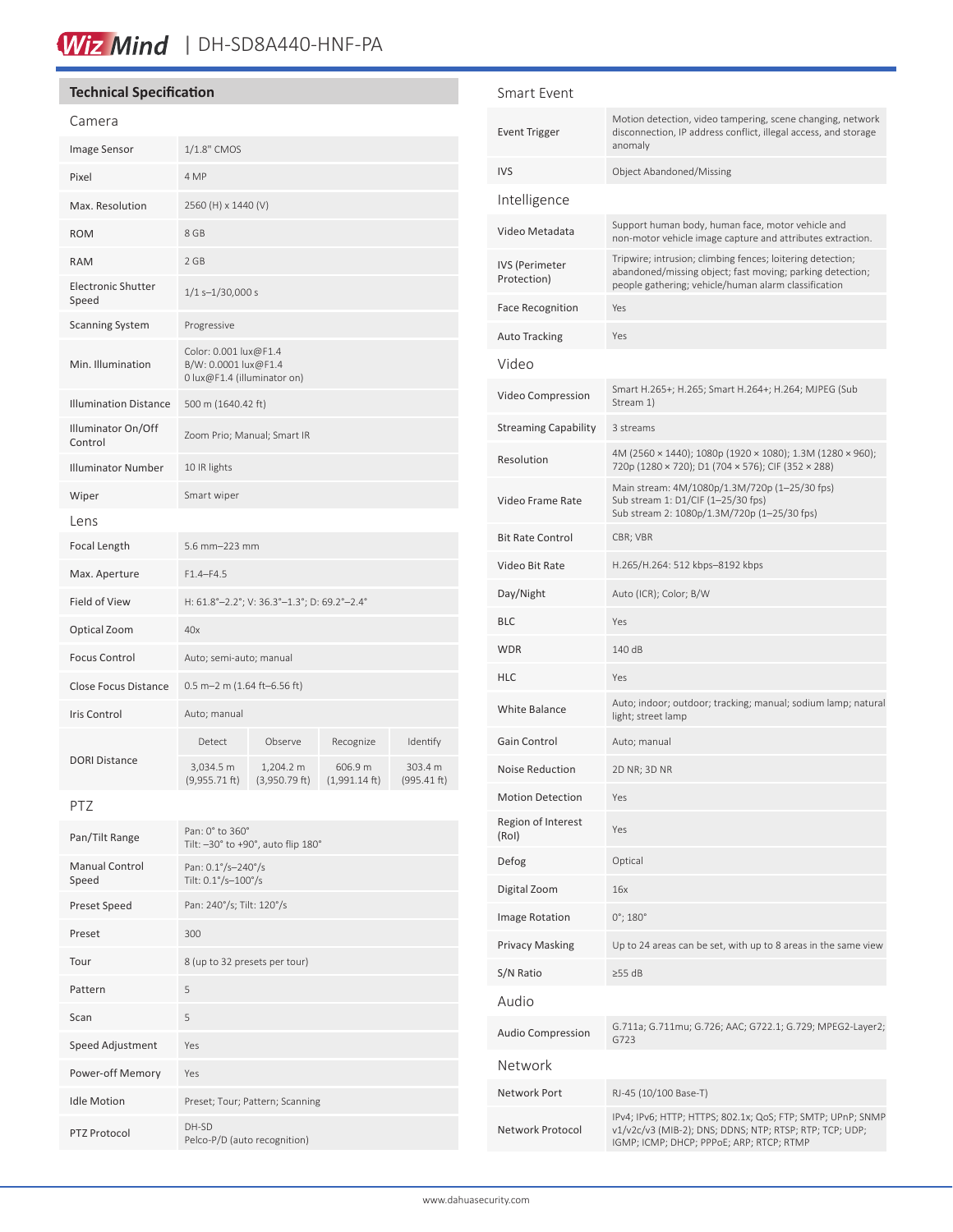### Wiz Mind | DH-SD8A440-HNF-PA

| Interoperability          | ONVIF (Profile S&G&T); CGI                                                                             |  |
|---------------------------|--------------------------------------------------------------------------------------------------------|--|
| <b>Streaming Method</b>   | Unicast; Multicast                                                                                     |  |
| User/Host                 | 20 (total bandwidth: 64 M)                                                                             |  |
| Storage                   | FTP; Micro SD card (512 GB)                                                                            |  |
| <b>Browser</b>            | IE 7 and later versions<br>Chrome 42 and earlier versions<br>Firefox 52 and earlier versions<br>Safari |  |
| Management<br>Software    | Smart PSS; DSS; DMSS; Easy4ip; IVSS                                                                    |  |
| <b>Mobile Client</b>      | iOS; Android                                                                                           |  |
| Certification             |                                                                                                        |  |
| Certifications            | CE: EN55032/EN55024/EN50130-4<br>FCC: Part15 subpartB, ANSI C63.4-2014                                 |  |
| Port                      |                                                                                                        |  |
| <b>Analog Output</b>      | 1 BNC                                                                                                  |  |
| <b>RS-485</b>             | 1 (baud rate range: 1200 bps-9600 bps)                                                                 |  |
| Alarm I/O                 | 7/2                                                                                                    |  |
| Audio I/O                 | 1/1                                                                                                    |  |
| Power                     |                                                                                                        |  |
| Power Supply              | 36 VDC, 2.23 A (±25%)<br>Hi-PoE                                                                        |  |
| Power Consumption         | Basic: 30 W<br>Max.: 48 W (illuminator + PTZ working)                                                  |  |
| Environment               |                                                                                                        |  |
| Operating<br>Temperature  | -40 °C to +70 °C (-40 °F to +158 °F)                                                                   |  |
| <b>Operating Humidity</b> | ≤95% (RH)                                                                                              |  |
| Protection                | IP67; TVS 6000 V lightning protection; surge protection;<br>voltage transient protection               |  |
| Structure                 |                                                                                                        |  |
| Casing                    | Metal                                                                                                  |  |
| <b>Product Dimensions</b> | 415.6 mm × 0262 mm (16.36" × 010.31")                                                                  |  |

Net Weight 10 kg (22.05 lb) Gross Weight 12 kg (26.46 lb)

| <b>Ordering Information</b> |                    |                                                        |  |  |
|-----------------------------|--------------------|--------------------------------------------------------|--|--|
| Type                        | Model              | Description                                            |  |  |
| 4M<br>WizMind<br>PTZ Camera | DH-SD8A440-HNF-PA  | 4 MP 40x Starlight WizMind Network<br>PTZ Camera, PAL  |  |  |
|                             | DH-SD8A440N-HNF-PA | 4 MP 40x Starlight WizMind Network<br>PTZ Camera, NTSC |  |  |
|                             | SD8A440-HNF-PA     | 4 MP 40x Starlight WizMind Network<br>PTZ Camera, PAL  |  |  |
|                             | SD8A440N-HNF-PA    | 4MP 40x Starlight WizMind Network<br>PTZ Camera, NTSC  |  |  |
| Accessories                 | DC36V/2.23A        | Power Adapter                                          |  |  |
|                             | PFB306W            | Wall Mount Bracket                                     |  |  |
|                             | <b>PFA118</b>      | Mount Adapter                                          |  |  |
|                             | <b>PFB710C</b>     | Ceiling Mount Bracket                                  |  |  |
|                             | <b>PFA150</b>      | Pole Mount Bracket                                     |  |  |
|                             | PFB301S-F          | Plane Mount Bracket                                    |  |  |
|                             | <b>PFA120</b>      | Junction Box                                           |  |  |
|                             | PFB301C            | Ceiling Mount Bracket                                  |  |  |
|                             | <b>PFA151</b>      | Corner Mount Bracket                                   |  |  |
|                             |                    |                                                        |  |  |

### **Accessories**

### Included:



DC36V/2.23A Power Adapter

Optional:



PFB306W Wall Mount Bracket



Ceiling Mount



PFA120

Junction Box

Bracket



PFB301C Ceiling Mount Bracket



PFA118 Mount Adapter

PFB301S-E Plane Mount Bracket



PFA151 Corner Mount Bracket















www.dahuasecurity.com